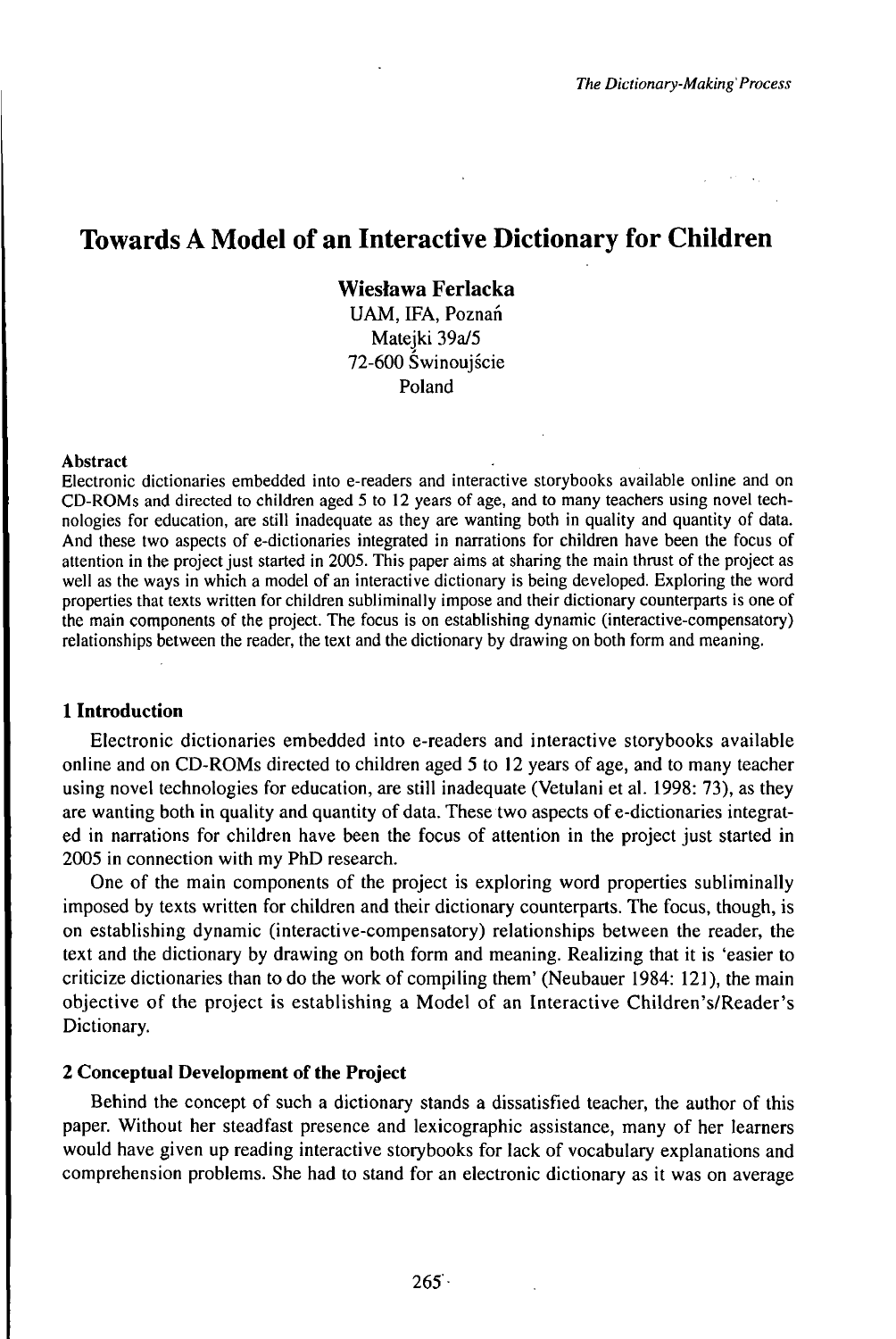inadequate for the learners' needs. This is why her 'dictionary experience' may now, hopefully, be utilized in conceptualizing the above-mentioned Model.

## *2.1Assumptions*

One of the greatest difficulties of this project is to identify the areas in which the proposed Dictionary Model is feasible. The basic assumption is that the dictionary needs no longer to be a silent partner in reading and that it may take over the role of a teacher and companion in the process of language learning and reading, as well as having fun (see 'Tandem Learning' in Ferlacka 2005a). Another assumption is that mining the knowledge buried in the texts (e.g. semantic features of a word) and incorporating it into the dictionary formula will benefit readers. It will help readers' interact with texts more consciously, build their autonomy, as well as facilitate language acquisition (cf Ferlacka 2005b). Also word difficulty (Nation 2001: 7, Kuczyński 1997), its transparency and visualization potential, seen as critical components of the dictionary are, inter alia, well established assumptions of the project. This is why, Sobkowiak's (2005: 200) investigations into word phonetic difficulty (Phonetic Difficulty Index = PDI) are believed to be of assistance in establishing which words need specific phonetic assistance. Similar work on other difficulty indices, though, will have to wait for further research because this work is beyond the author's present powers. Therefore, other aspects of word difficulty within the framework of this Dictionary Model will be resolved more arbitrarily until further research is done.

#### *2.2 Data Collection and Corpus Representativity*

It has been essential for the project to acquire a corpus of children's fiction and non-fiction literature because if a reading dictionary is to be a good lexicographic assistant it needs to cover both types of texts for children. ProQuest LearningPage (USA), for whom the author has worked as a consultant, has proved remarkably supportive by providing her with full access to textual data ('Reading A-Z'), i.e. as many as 500 texts written for native children, which are doubly useful by being already divided into fiction and non-fiction, as well as graded into levels from A to Z. This makes them perfect texts also for ESL/EFL children by virtue of being gradable, authentic and varied.

Compiling a Textual Corpus is naturally only a beginning on the way to establishing a Dictionary Corpus. However, the main framework of the Dictionary Model being already established will make such work much easier. Unfortunately, much time needs to pass before the whole undertaking takes full shape.

## *2.3 Data Processing*

The work of establishing lexicographese (the coded language) for the Dictionary, as well as the time-consuming coding and annotating of the files, is still in progress. Therefore, at the present moment, a pilot study involving a textual analysis of five so-called interactive storybooks for children has been carried out. This investigation into the content of these storybooks will help structure the dictionary and establish the ways in which concepts are built by these texts (Ferlacka 2006).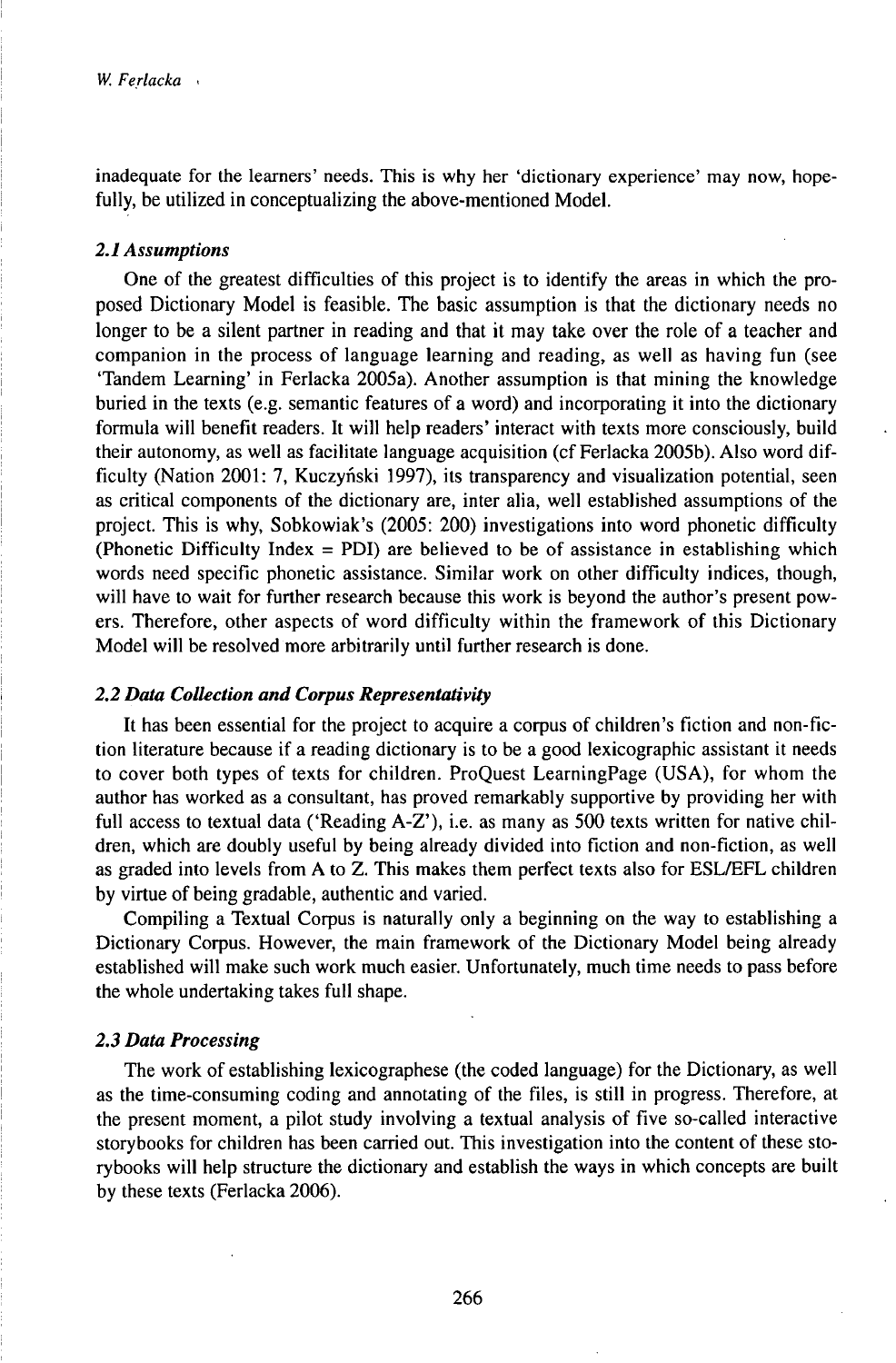# *2.4 On The Quality ofData*

The most striking conclusion is that definitions in children's literature are scanty and inadequate, and not very infrequently lead to misinformation and miscomprehension. These critical remarks can be verified against the following definitions taken from electronic storybooks by Disney (1995):

# *'stoutness'- 'This is what makes Winnie The Pooh do exercises every morning.'* ('Winnie The Pooh And The Honey Tree')

'gypsy' - 'Esmeralda's friends. People who like to travel.' ('The Hunchback Of Notre Name')

As one can easily see, the dictionary in these storybooks serves an entertaining rather than an educational role. The child can in no way get to the meaning of a word. This is why, the project involves investigating into the quality of such definitions as well.

Naturally, children can be expected to infer some meaning from the context (Nunan 1991) but their sensitivity to it depends on a complex interplay of contextual factors and their potential of cognitive gains. The acquisition of the ability to derive such implicatures is of great interest here, the more that they are reported to contribute to semantic content.

## *2.4.1 Text-Mining: Pragmatic Implicatures andSemantic Content. Text-DerivedDefinitions*

The already-mentioned investigation into texts for children has shown a path to challenging Wiegand's (1984: 18-21) statement that a lexical paraphrase can always be interpreted as an explanation of the meaning or as a description of an object! Defining 'barracks' as 'a set of buildings for the permanent housing of troops', can neither be treated as a sufficient explanation of meaning, nor as a sufficient description of the object due to providing the user with insufficient characteristic properties of 'barracks'. This lexical paraphrase does not build any particular picture in the mind of the user and the learner may still fail to know what 'kind' of buildings 'barracks' are.

Text-derived lexical paraphrases may serve as an example of an intervention into the child's world of concepts and seeding it with information about properties that 'have to' be appropriated, as well as those that are 'arbitrary' and connotative rather than denotative, yet very useful for a much-telling explanation of meaning. Let us analyze a handful of examples of what one can derive from reading texts for children carefully:

| Word or phrase taken from the Storybook | Textual Implications                |
|-----------------------------------------|-------------------------------------|
| (When you are) a bachelor               | you need a mate                     |
|                                         | you have an eye on a pretty lady    |
|                                         | you arrange for you and her to meet |

#### **Figure 1.** '101 Dalmatians', Disney, 1995.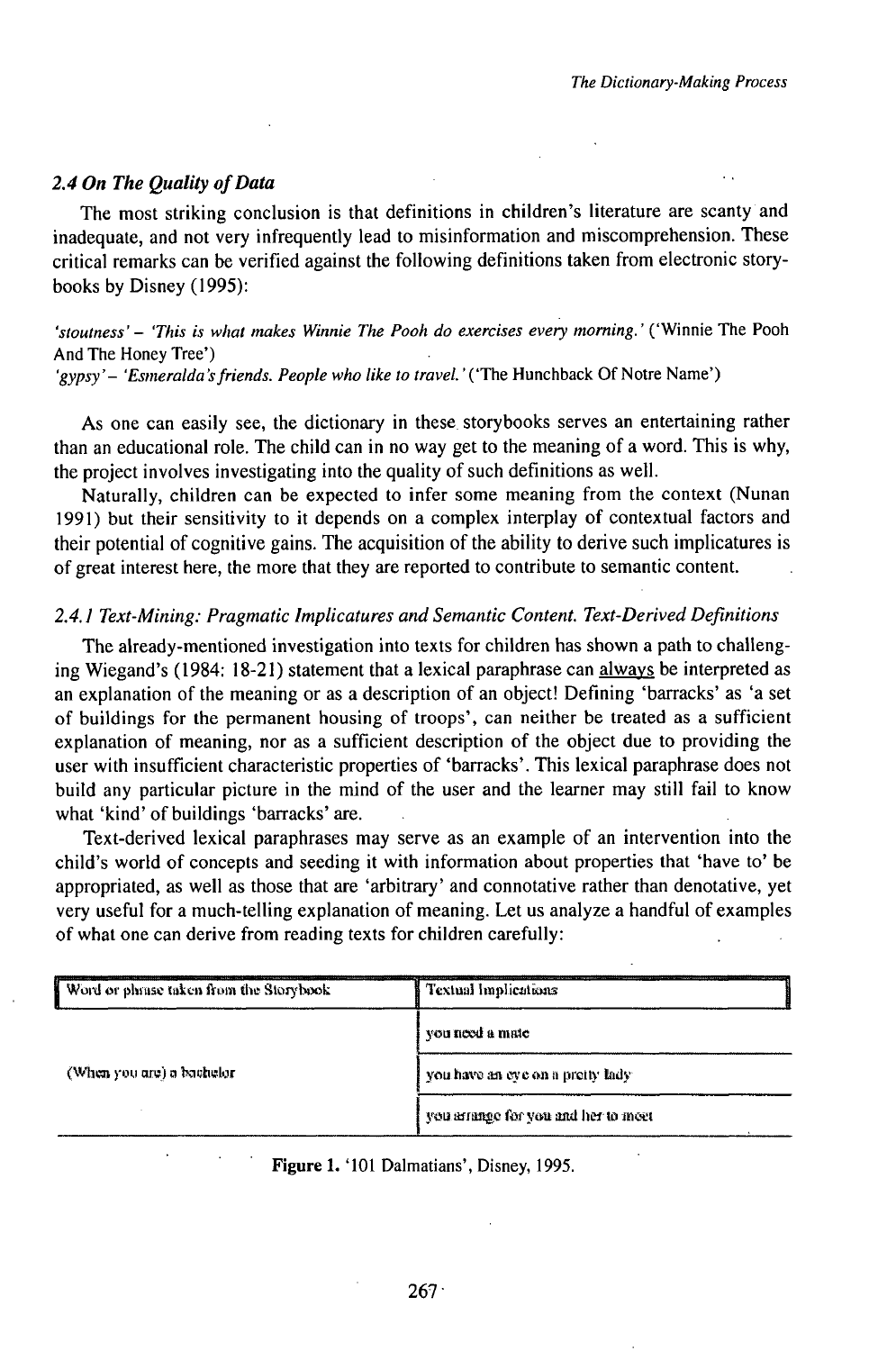The representation of *'bachelor'* is made up of "adult," "unmarried," and "male" (cf Quine 1951). When compared with dictionary definitions:

*(1) 'a man who is not married'* (Cambridge Learner's Dictionary Online)

*(2) 'a man who has never been married'* (Onelook Dictionary Online)

*(3) 'unmarried man -(a man who has never been married)'* (WordNet 2.1)

one can conclude that the 'definition' derived from the above texts conveys these aspects, though in a different way. This fact might be made use of to start an exchange of information between the computer and the learner about the meaning of the word (interactive reading). The above online dictionaries do not mention 'adult' as a necessary property of the word. 'Not married' and 'male' are the only properties the dictionaries provide, which implies that the reader should be capable of deriving the meaning of the word 'bachelor' from the context, if appropriately guided to deduce it from the text. This is where the Model of Interactive Dictionary is to take over in interaction, the dictionary being seen as the guide towards meaning, rather than its provider only. The question is if the dictionary ought to remain a reference tool or become a tool for meaning construction AND a teacher of autonomy.

## *2.4.2 The Usability ofa Text-DerivedDefinition*

The dictionary definition in order to be 'usable' ought to state 'the properties which predicates belonging in the lexical paraphrase must have' (Wiegand 1984: 25). Text-derived semantic units required for meaning construction define 'a bachelor' as a person looking for a pretty lady, needing a mate and wanting to arrange a meeting. One could now emphasize the inferential relationships between these concepts and help the reader realize that "a person who needs a mate, has an eye on a lady, and wants to arrange a meeting" implies a male in the unmarried/single state. This text-derived meaning might assist the reader just as well as a regular dictionary definition, or might at least support it. Naturally, not every word can be supported so. What can provide child-readers with a wedge into unknown lexicon and teach them autonomy is extracting such supportive 'definitions' and promoting looking for them in the text.

According to definitional theory of meaning, the meanings of words can be fractured into component parts in a set of levels. On an unsophisticated level the problem of meaning can be approached as the perception of certain physical (e.g. sounds) and non-physical, abstract (feelings about the object) entities which might lead the reader to associative thinking. 'Words are not isolated units of language, but fit into many interlocking systems and levels. Because of this, there are many things to know about any particular word and there are many degrees of knowing' (Nation 2001: 24). The operational content of text-derived definition leaves scope for prosodically marked complementary and supplementary word meaning description. This is why the project involves an empirical search for correlations between text-based word meaning and dictionary definition (cfNeubauer 1984: 121) as well as the ways into which such correlations might improve the interaction between the reader, the text and the dictionary.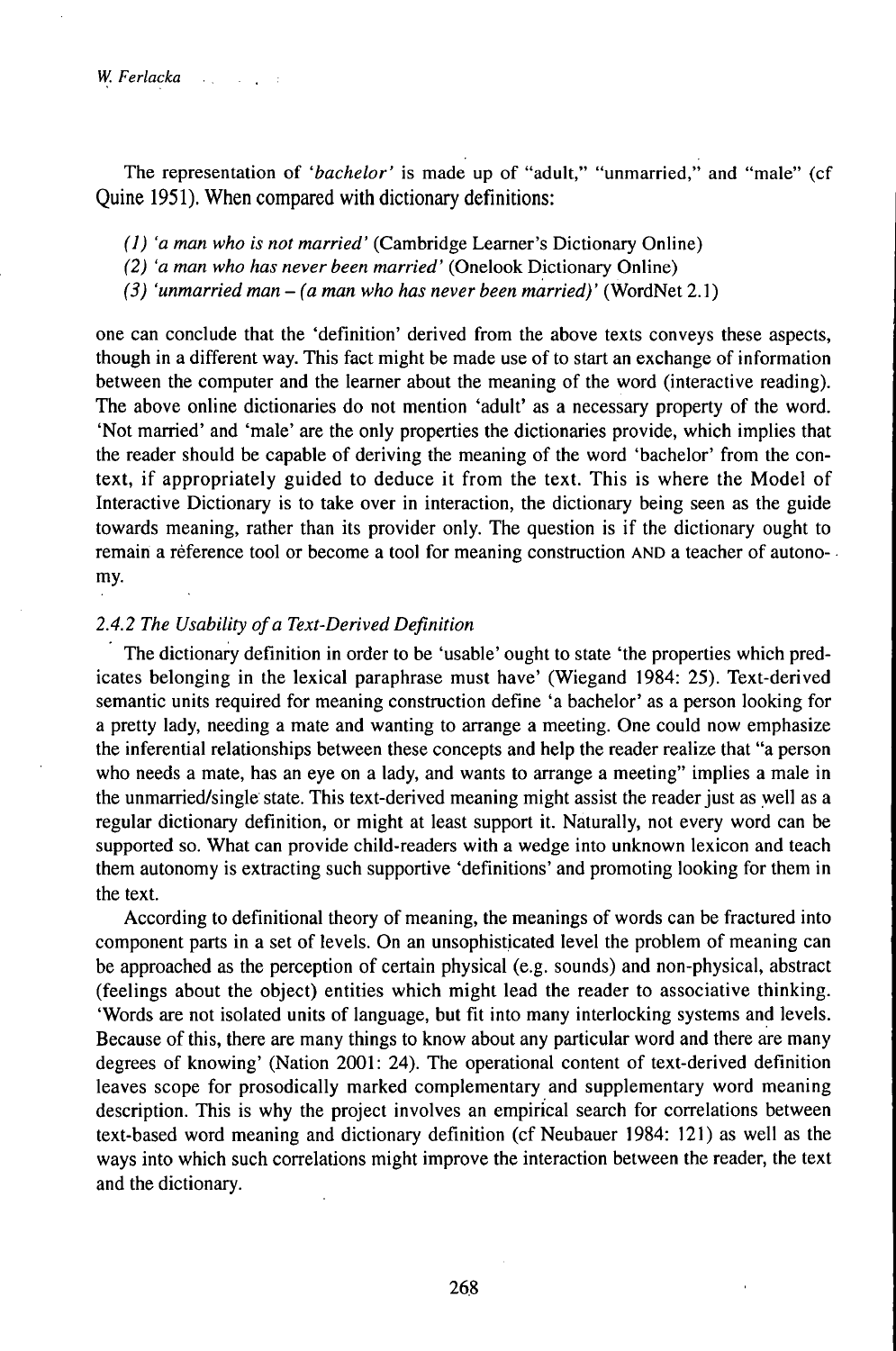One may only hope that such statements about semantic correlations could also apply to other texts in a larger corpus. But this requires further research into children's literature (Ferlacka 2006).

## *2.4.3 Quantity: Access Units - The Target Words vsAll Words*

The pilot analysis also shows that the number (Biber  $-$  Conrad  $-$  Reppen 1998) of highlighted glossed words in storybooks is very limited (mean: 17 glossed words in 100). According to research glosses should cover 2-5% unknown tokens (cf. Nation 2001: 147) because pleasurable reading is claimed to take place when 95-98% of running text is understandable. Yet, it is doubtful if this number of unknown tokens (2-5%) falls within the total of an individual learner's unknown vocabulary. Are they really unknown words that are glossed? This is the question that only further research can answer.

The number of words to be defined so that a reader can understand a text is hard to arrive at (Nation 2001: 83, 8; Stoller - Grabe 1993: 32-33). What for one is enough, for another may be too little. According to Granger (ed.) (1998: 160) 'a dictionary is only of use to the student if it includes the word or phrase the student wants'. Otherwise this may lead to incomprehension (Nation 2001: 177, Vetulani et al. 1998: 73). Therefore, additionally to the target words highlighted on every screen page, there ought to be lexicographic assistance for all the words to enable the learner to autonomously (within some reasonable limits) choose what words to look up. And this goal is manageable in the light of the state-of-the-art lexicography.

## **3 Interaction-Compensation**

'Forms and methods of presentation have not been recognized as inherent constituents in lexicography  $(...)$  And the question that has been neglected but what is central to lexicography is whether there are many intrinsic interdependencies between data given and the methods used to present them' (Stein 1984:124).

Here a step towards humanizing the dictionary is postulated and an analysis of the meaning of word 'interaction', as well as incorporating learning in which the dictionary becomes a partner in learning (cf Granström 2004) to allow for a variety of interactive styles and the levelling of the language used in the dictionary. The word 'interaction' and 'interactive' are still very ambiguous. Only when the learner can actively search for meaning, should we speak about interactive reading and interactive language learning. Interaction also ought to involve playing with the language allowing both the computer dictionary and the learner to have fun exchanging information and arriving not only at the proper meaning of a word but also at its shades and blurred senses.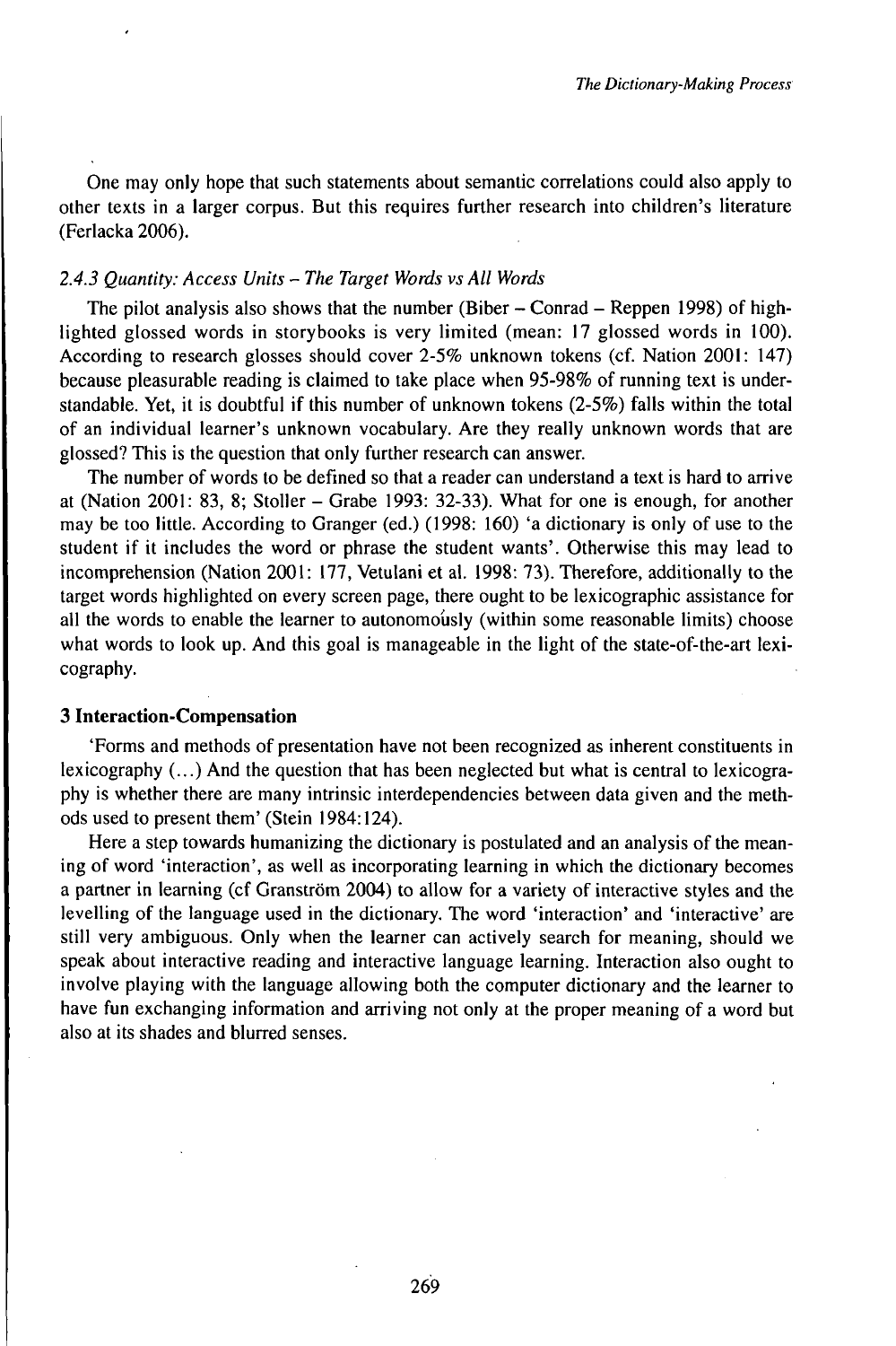

**Figure 2.** Tandem H-C Learning (Ferlacka 2005a). Graphics taken from 'The Interactive Dictionary', 1995, Corel.

## *3.1 Human-Computer Tandem Learning*

'Tandem learning' describes learning in which one part of the dictionary takes the place of a human and becomes a partner in learning (cf. Mindplay 2005, Kaliski in Roach (ed.) 1992: 105, Berleant et al. 1997) so that the learner may have the feeling that his communication with the dictionary extends beyond the interaction with an unfeeling reference tool (cf. Bickmore et al. 2005, Cole 2003, Massaro 2004, Brophy 1999, Ma - Kevitt 2003, Nakano et al. 2005, Johnson - Rickel - Lester 2000: 47). If mouse clicks, keyboard strokes or speech are to create a semblance of Human-to-Human Interaction that is believable and encouraging to learn, it should be both the reader AND the computer to decide which modality to choose for interaction (Kopp - Wachsmuth 2004, Johnson - Rickel - Lester 2000, Pangburn 2002).

# **4 Conclusion**

A model may itself be conceptual or physical. The project I have presented here is still at its conceptual phase. A cooperation of computer scientists and lexicographers as well as scholars from many other related fields is crucial if the concept of this dictionary is to take a physical form. Although more research is needed in order to make such a dictionary a reality, this day is believed not to be that distant.

### References

#### A. **Dictionaries**

'The Interactive Dictionary' on CD-ROM (1995). Corel.

'WordNet 2.1' at http://poets.notredame.ac.jp/cgi-bin/wn?cmd=wn&word=bachelor 2006-03-23..

'Cambridge Learner's Dictionary Online' at http://dictionary.cambridge.org/define.asp?key= HW\*11027&dict=CLD2 2006-03-23.

'Onelook Dictionary Online' at http://www.onelook.com/?w=bachelor&ls=a 2006-03-23.

#### **B. Other literature**

Berleant, D. et al. (1997), 'LEARN: Software for Foreign Language Vocabulary Acquisition from English Unrestricted Text'. Computer Assisted Language Learning 10(2). At http://class.ee.iastate.edu/berleant/home/me/cv/papers/LEARN97.html

Biber, D., Conrad, S., Reppen, R. (1998), *Corpus Linguistics. Investigating Language Structure and Use,* Cambridge, CUP.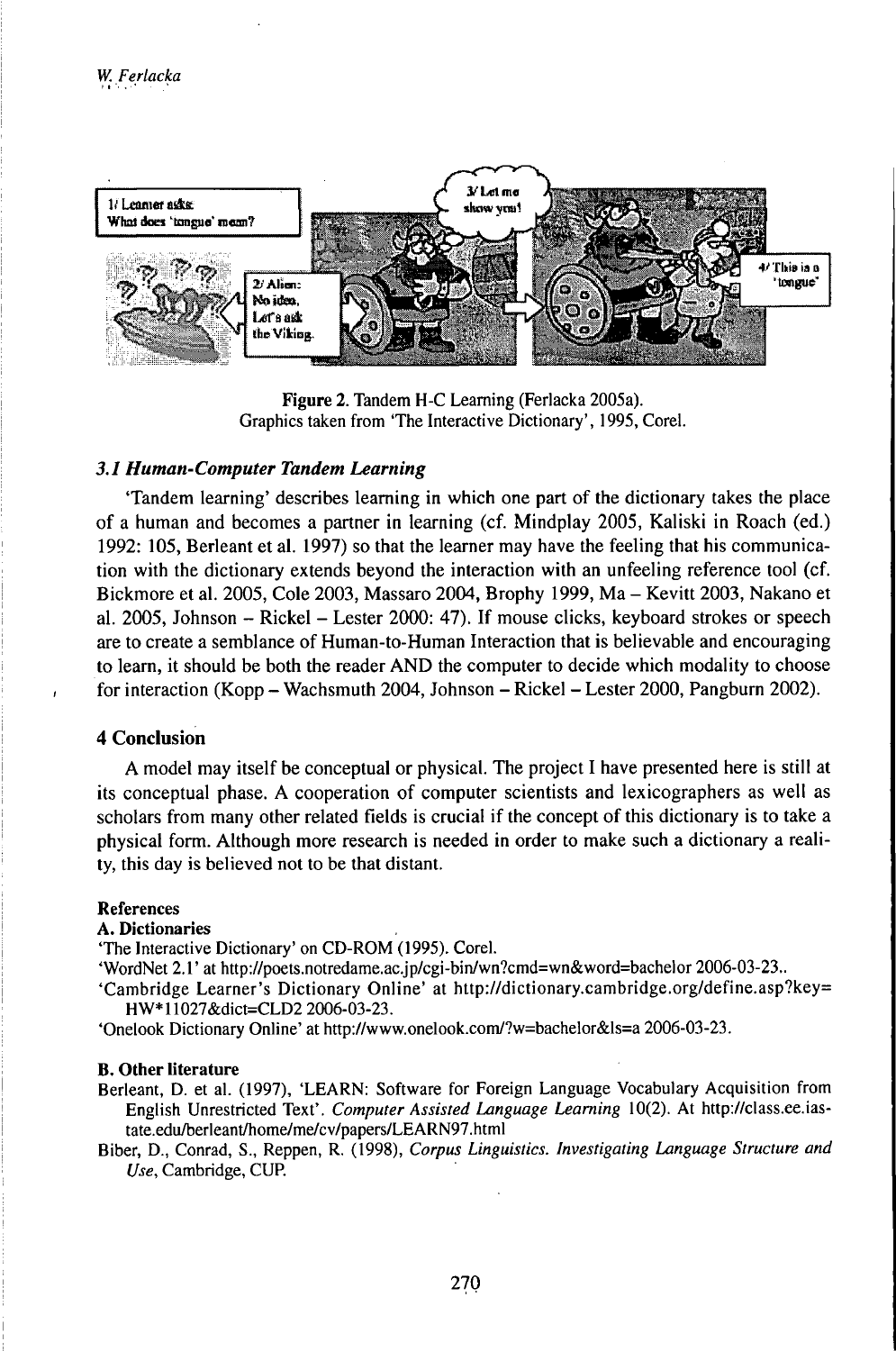Bickmore, T. W. et al. (1998), 'Animated Autonomous Personal Representatives', in *Proceedings Of The Second International Conference On Autonomous Agents.* New York: ACM Press. At http://doi.acm.org/10.1145/ 280765.280768 2006-03-23.

 $\mathcal{L}(\mathcal{A})$  and  $\mathcal{L}(\mathcal{A})$  . The  $\mathcal{L}(\mathcal{A})$ 

Brophy, S. et al. (1999), 'Teachable Agents: Combining Insights From Learning Theory And Computer Science'. At http://citeseer.ist.psu.edu/cachedpage/544982/10 2006-03-23.

Cole, R., van Vuuren, S., Pellom, B. et al. (2003), 'PerceptiveAnimated Interfaces: First Steps Toward a New Paradigm for Human Computer Interaction', in *Proceedings ofthe lEEE: Special Issue on Multimodal Human Computer Interface.* CSLR. At http://cslr.Colorado.edu

Disney Interactive (1996), '101 Dalmatians-Animated Storybook' on CD-ROM.

Disney Interactive (1996), 'The Hunchback Of Notre Name' on CD-ROM.

DK Multimedia (1995), 'My First Amazing World Explorer' on CD-ROM.

Granström, B. (2004), 'Towards A Virtual Language Tutor', in *Proceedings Of InSTIL/ICALL2004* -*NLPAnd Speech Technologies In Advanced Language Learning Systems. Venice* (1-8). At http://www.speech.kth.Se/ctt/publications/#2004 2006-03-23.

Ferlacka, W. (2005a), 'The Place Of Dictionaries In Interactive CALL', in *Proceedings Of36th Poznań Linguistic Meeting (PLM 2005).* Abstract at http://elex.amu.edu.pl/ifa/plm/2005/ 2006-03-23.

Ferlacka, W. (2005b), 'How Can E-readers Stimulate Phonological Development?' (forthcoming), in *Proceedings Of Phonetics In FLT 5, Soczewka.* At http://elex.amu.edu.pl/~sobkow/Soczewka05/ Ferlacka.ppt 2006-03-23.

Ferlacka, W. (2006), 'The Conceptualization Of Immigration in Children's Narratives' (forthcoming), . in *Proceedings Of37th Poznań Linguistic Meeting (PLM 2006).*

Johnson, W. L., Rickel J. W., Lester, J. C. (2000), 'Animated Pedagogical Agents: Face-to-Face Interaction', in *Interactive Learning Environments. International Journal OfArtificial Intelligence* In *Education* 11: 47-78. At http://aied.inf.ed.ac.uk/abstracts/Vol\_11/johnson.html 2006-03-23.

Kaliski, T. (1992), 'Computer-Assisted Language Learning (CALL)', in Roach, P. (ed.). *Computing And Phonetics,* London - San Diego, Academic Press Ltd, pp. 97-110.

Kopp, S., Wachsmuth I. (2004), 'Synthesizing Multimodal Utterances For Conversational Agents'. Journal Of Visualization And Computer Animation 15(1): 39-52. At http://www3.interscience. wiley.com/cgi-bin/jissue/106562740 2006-03-23.

Kuczyński, M. (1997), *'Selection OfWords To Be Taught In the English Philology Department'* (PhD diss.) Poznań: UAM.

Minhua, M., Mc Kevitt, P. (2003), 'Building Character Animation For Intelligent Storytelling With The H-Anim Standard', in McNeill, M. (ed.) *Proc. OfEurographics Ireland 2003 Workshop* (9-15), Faculty Of Informatics: University of Ulster, Coleraine, Northern Ireland.

Massaro, D. W. (2004), 'Symbiotic Value Of An Embodied Agent In Language Learning', in *Proceedings Of The 37th Hawaii International Conference On Systems Sciences.* At http://doi. ieeecomputersociety.org/10.1109/HICSS.2004.1265333 2006-03-23.

*Mindplay* (2005). At http://www.myreadingcoach.com 2006-03-23.

Nakano et al. (2005), 'Converting Text Into Agent Animations: Converting Gestures To Text', in *Proceedings Of The Human Language Technology Conference (HLT-NAACL04).* At http://acl.ldc.upenn.edu/hlt-naacl2004/shorts/ps/272\_Paper.ps 2005-05-28.

Nation, I.S.P. (2001), 'Learning Vocabulary In Another Language'. CUP, Cambridge.

Neubauer, F. (1984), 'The Language Of Explanation In Monolingual Dictionaries', in Hartmann, R.R.K. (ed.) *LEXeter'83 ProceedingsTuebingen,* Max Niemeyer Verlag, pp. 117-123.

Nunan, D. (1991), *Language Teaching Methodology.* Englewood Cliffs, NJ: Prentice Hall.

Pangburn, B. E. (2002), *Experience-Based Language Acquisition: A Computational Model OfHuman Language Acquisition* (PhD diss.). Louisiana State University. At http://www.greatmindsworking .com/downloads/01\_full\_dissertation.pdf2006-03-23.

Quine, Willard Van Orman (1951), 'Two Dogmas ofEmpiricism'. *The Philosophical Review* 60: 20- 43. At http://www.ditext.com/quine/quine.html 2006-03-23.

Proquest Learning Page (2006), *Reading A-Z* at http://www.readinga-z.com 2006-03-23.